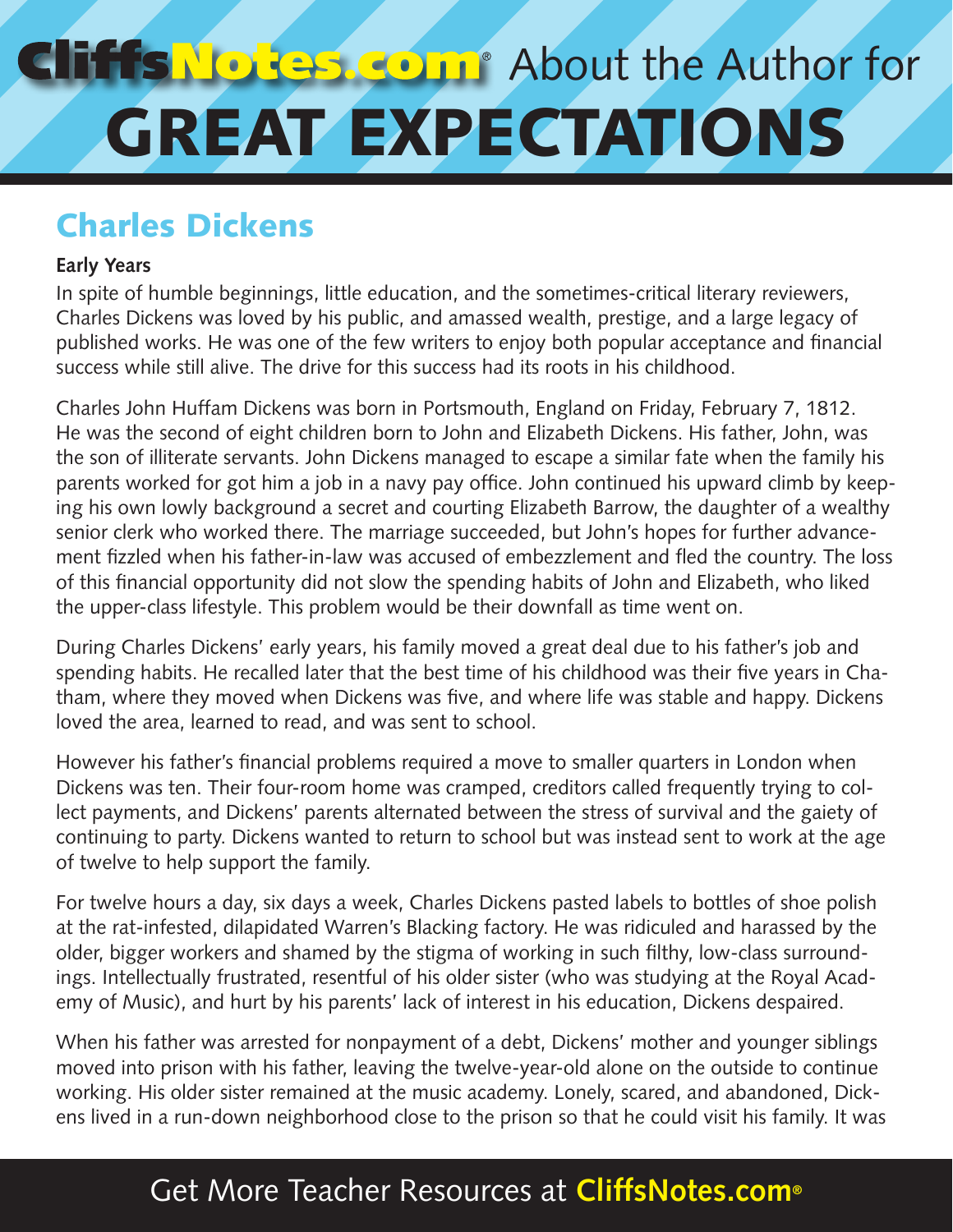a firsthand experience of poverty and prison life and a reinforcement of the considerable insecurity and emotional abandonment that marked his childhood.

A small inheritance a few months later allowed his family to leave prison. Dickens was finally allowed to attend school over his mother's objections — she did not want to lose his income. School was short-lived though: At fifteen, Dickens had to return to work. Dickens never got over the time he spent at Warren's and his fierce sense of betrayal and rage at his mother's callousness stayed with him for life. Recalling that time, he said: "I never afterwards forgot, I never shall forget, I never can forget, that my mother was warm for my being sent back [to Warren's Blacking]."

#### **Education**

In the strictest sense, Dickens' formal education was limited. His mother taught him to read when he was a young boy, and his early education was of a self-taught nature. By the age of ten, he had devoured novels such as Daniel Defoe's Robinson Crusoe, Henry Fielding's Tom Jones, and Miguel Cervantes' Don Quixote. At nine, he experimented with writing a play for his family and called it Misnar, the Sultan of India.

In 1821, Dickens attended the Giles Academy in Chatham for about one year. Later, when he was twelve, he attended the Wellington House Academy in London. At fifteen, family problems required him to return to work, and so his last "schooling" was again, self-taught. He purchased a reading ticket to the British Museum at eighteen and immersed himself in its large library. He also taught himself shorthand.

### **Jobs**

For seven years after Dickens left Wellington House, he lived at home and worked at various jobs. He spent the first two years as a law clerk. After learning shorthand he spent four years as a legal reporter, then as a shorthand reporter in Parliament. In 1834 he joined the staff of the Morning Chronicle as a news reporter covering elections, Parliament, and other political events. Dickens also spent some of his time involved in the theater, and he also began to write for publication. His adulthood was marked by a feverish work pace and a desire to achieve.

### **Love and Family**

At eighteen Dickens met Maria Beadnell, the daughter of a rich banker. She was two years older, beautiful — he fell totally in love. He wrote to her: "I never have loved and I never can love any human creature breathing but yourself." Though the relationship went well for a while, she lost interest in him after returning from finishing school in Paris. Dickens' friend and biographer, John Forster, was at first surprised that Dickens was so affected by this relationship, a pain that continued even years later. But Forster realized that this was fueled by a deep sense of social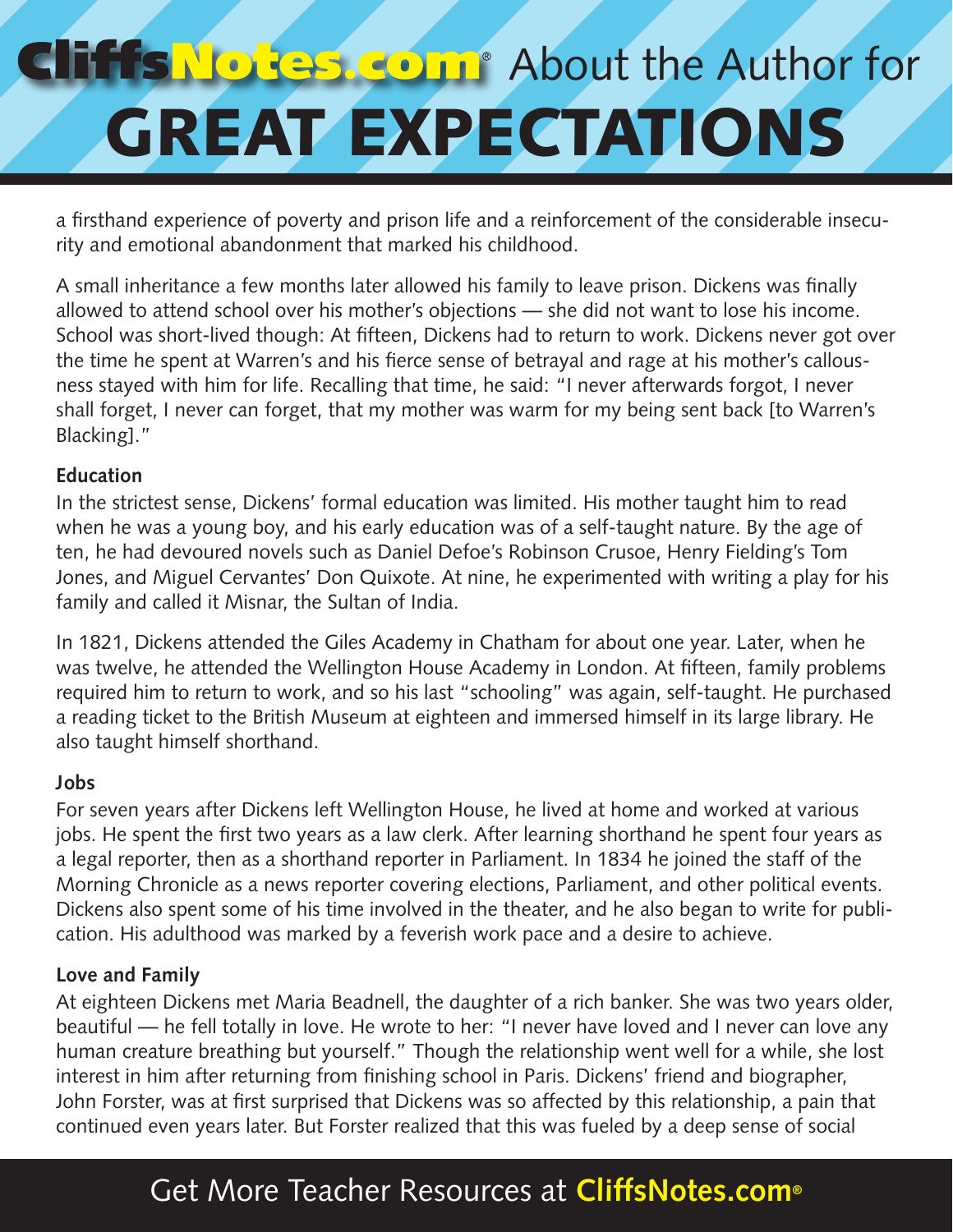inferiority. Dickens was determined to succeed beyond everyone's wildest dreams and show them how wrong they were about him. Interestingly enough, he met Maria again years later. Eagerly looking forward to his meeting with her, and expecting the desirable vision of his youth, he was crushed when a middle-aged woman resembling his wife showed up. As his sister-in-law happily put it, Maria "had become very fat!"

In 1834, Dickens met Catherine Hogarth, the oldest daughter of the Morning Chronicle's editor, George Hogarth. Hogarth had favorably reviewed Dickens' work, Sketches by Boz, and the two men had become friends. Charles and Catherine were engaged in 1895 and married in 1836. It was a strange courtship. While the two held each other in affection and Catherine share his interest in a family, the courtship lacked the passion of his relationship with Beadnell. Dickens often broke dates with Catherine to meet work deadlines and sent her reprimanding letters if she protested.

As time went on their differences grew more apparent. Catherine was not outgoing or socially poised, and she avoided the public and social events her husband attended. In addition, Catherine's younger sister, Mary, had come to live with them shortly after their marriage. Dickens was very attached to Mary and when she died suddenly in 1838 at the age of seventeen, he was devastated. His enduring grief over her death incurred his wife's jealousy. Mary, adored by Charles Dickens, would show up again and again as a character in his works.

In time, another seventeen-year-old would steal his heart. Middle-aged, hard working, and disillusioned with his marriage, Dickens met Ellen Ternan, an actress in one of his plays. She was everything his wife was not: lovely, young, and slim. Catherine, with ten pregnancies, had grown stout, and at forty-three could not compete with the younger woman. It did not take long for the marriage to dissolve, resulting in something of a scandal at the time. Catherine, rejected by her husband, left the family home. The children rarely saw her because they stayed with Dickens, and she died in 1879, nine years after he. Dickens spent the rest of his life maintaining a secret relationship with Ternan.

### **Literary Writing and the Rest of Life**

During his early working years, Dickens had started writing short pieces or "sketches." Some were stories; others, descriptions of places in London, such as Newgate Prison or the shopping districts. One of these, "A Dinner at Poplar Walk," was published in 1833 in the Monthly Magazine. It was an emotional and exciting moment for the young writer even though he received no payment or credit for that first article. The magazine requested more and he started using the pen name, Boz. In 1836, he published a collection of sixty of these pieces in a book called Sketches by Boz. It received critical praise and sales were good. Monthly Magazine then asked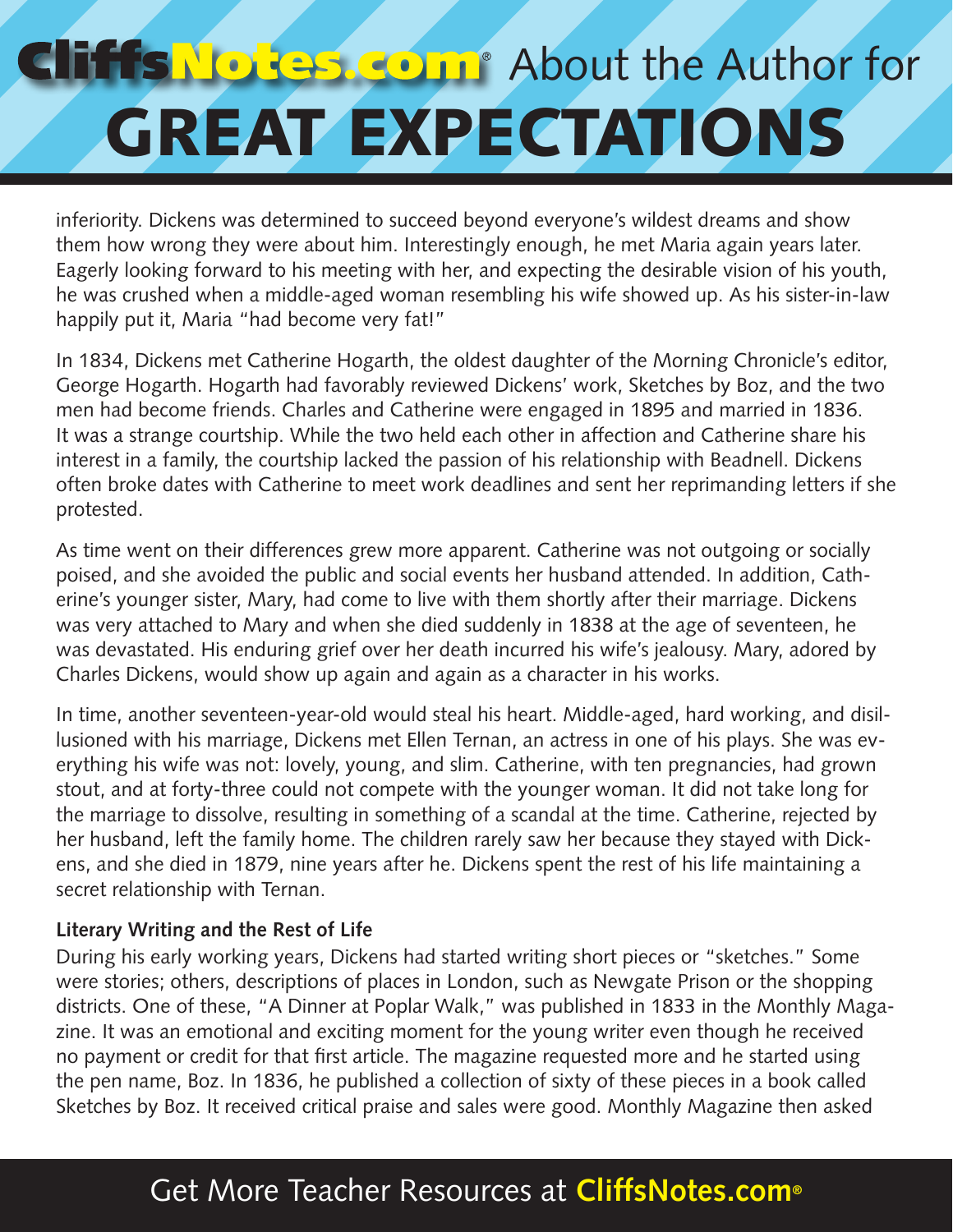Dickens to write a humorous novel that they would publish in twenty installments. Thus, Dickens' novel Pickwick Papers was born.

By the fourth installment of Pickwick Papers, Charles Dickens was a dramatic success. People at all levels of society loved him. The acclaim only fueled his intensity. While still working on Pickwick Papers, Dickens started a much darker novel, Oliver Twist. It was a social criticism of the exploitation of orphans both in institutions and on the streets. Not to be slowed, he began Nicholas Nickleby when Oliver Twist was only half-finished. Nickleby combined both the humor of his first novel with the criticism of his second, focusing on the corruption of private boarding schools.

His grief over the death of his sister-in-law, Mary, probably served as the basis for the character, Little Nell, in his next novel, The Old Curiosity Shop. His readers followed the story closely especially when Nell became sick — many, desperately hoping she would not die, begged the publisher to spare her. Barnaby Rudge was Dickens' next novel, a historical novel set in England during the French Revolution.

In 1842, Dickens and his wife traveled through America. He found himself crushed with admirers to the point of feeling oppressed by his fame. In addition, the attitudes and vanity of some of the Americans disturbed him, especially with regard to slavery, and he was frustrated by the lack of copyright protection in the States — many of his works were being published there without any payment to him. When he returned home, Dickens wrote American Notes. While polite, Dickens' feelings about America were nevertheless obvious. American critics were, as you may expect, hostile.

His next works were a series of five Christmas stories, of which "A Christmas Carol" was the most successful. Martin Chuzzlewit, a more direct attack on America and its attitudes, followed. Dickens also spent time creating and editing a newspaper, the Daily News, and acting in a number of amateur theater productions. At this same time, he had a number of flirtations with other women and his marriage was crumbling. Concentration and sleep suffered, so much so that his seventh novel, Dombey and Son, took a great deal of time and struggle to finish. However, the slower pace didn't diminish the quality of Dickens work: Philip Collins called Dombey and Son Dickens' "first mature masterpiece."

This period was marked by a number of painful personal experiences: the death of his older sister, Fanny, in 1848; Catherine's nervous breakdown in 1850 after the birth of their daughter Dora Annie; the 1851 death of Dora; and the death of Dickens' father, John, in 1851. Yet during this period, Dickens achieved a major turning point in his writing: David Copperfield. Lawrence Kappel, a modern reviewer, crystallizes the achievement: